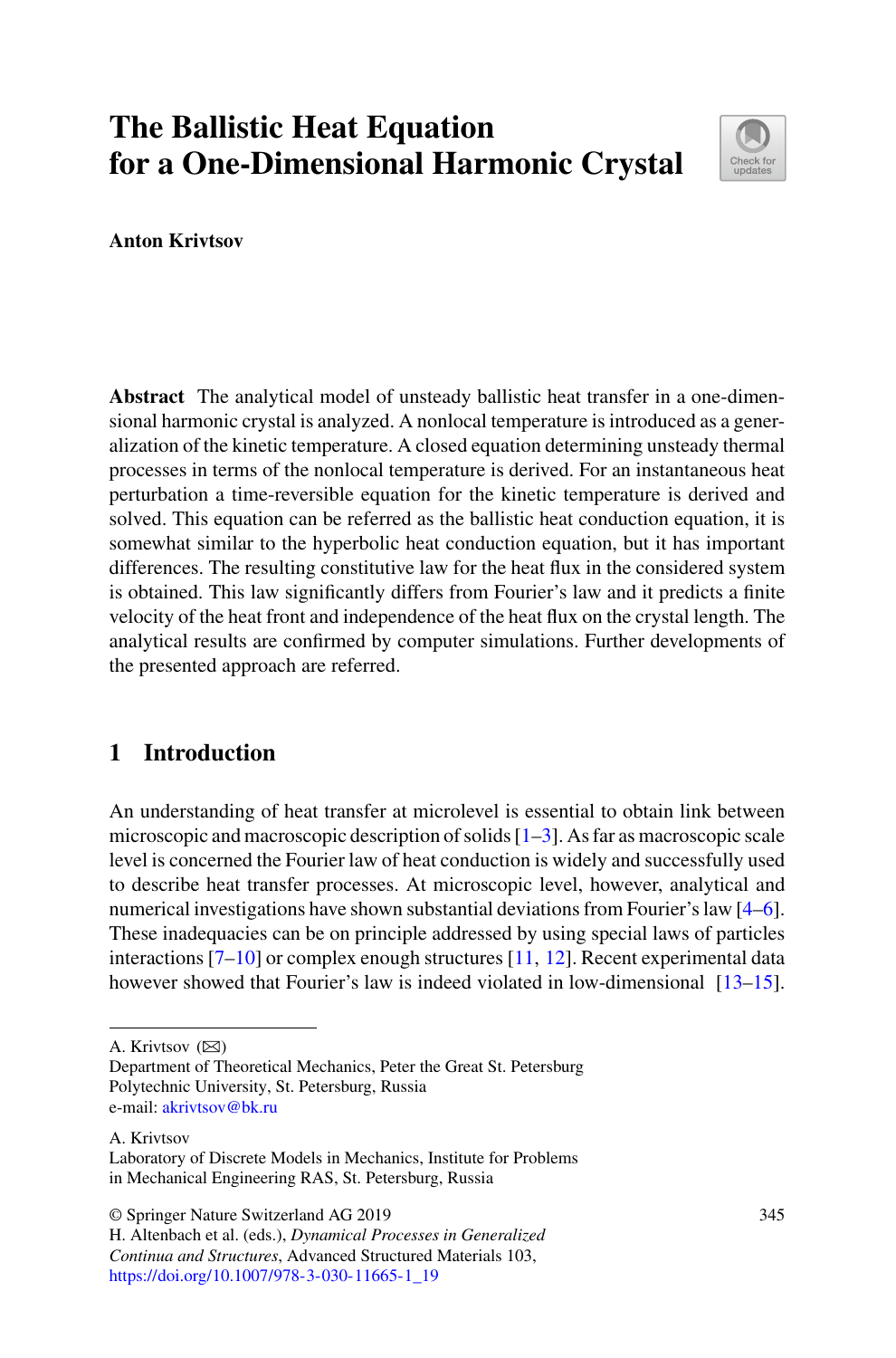The main reason is that at microlevel the ballistic heat transfer dominates, in contrast to macrolevel, where the diffusive (Fourier) heat conduction prevails. This motivates interest to the simplest lattice models, in particular harmonic one-dimensional crystals (chains), where the anomalies connected with the ballistic heat transfer are most prominent [1, 16, 17]. Problems of this kind previously have been mainly addressed in the context of the steady-state heat conduction  $[4–6, 17, 18]$ . The present work focuses on unsteady conduction regimes [12, 19–22].

Here we describe an approach that allows rigorous derivation of macroscopic heat conduction equations and corresponding anomalous heat conduction law for harmonic systems in a one-dimensional, non-quantum case. This approach for the simplest one-dimensional crystal was first presented in [23], below we show these results in more details. The obtained equations differ substantially from the earlier suggested heat transfer equations  $[24, 25]$ , however they are in excellent agreement with molecular dynamics simulations and previous analytical estimations [20].

#### **2 The System**

We consider a one-dimensional crystal, described by the following equation of motion:

$$
\ddot{u}_i = \omega_e^2 (u_{i-1} - 2u_i + u_{i+1})
$$
\n(1)

where  $u_i$  is the displacement, *i* is the number of the particle,  $\omega_e \stackrel{\text{def}}{=} \sqrt{C/m}$  is the elementary frequency,  $m$  is the particle mass,  $C$  is the stiffness of the interparticle bond, dot is the time derivative. The crystal is infinite: the index *i* is an arbitrary integer. The initial conditions are

$$
u_i|_{t=0} = 0, \qquad \dot{u}_i|_{t=0} = \sigma(x)\rho_i,
$$
 (2)

where  $\rho_i$  are independent random values with zero expectation and unit variance;  $\sigma^2(x)$  is variance of the initial velocities, which is a slowly varying function of the spatial coordinate  $x = ia$ , where *a* is the lattice constant. These initial conditions correspond to an instantaneous temperature perturbation, which can be induced in crystals, for example, by an ultrashort laser pulse [26, 27]. The displacements as functions of time  $u_i = u_i(t)$  can be found as a solution of the Cauchy problem [\(1\)](#page-7-0)–[\(2\)](#page-7-0). These functions are random—they depend linearly on the integration constants, which are linear functions of the random values  $\rho_i$  [\(2\)](#page-7-0).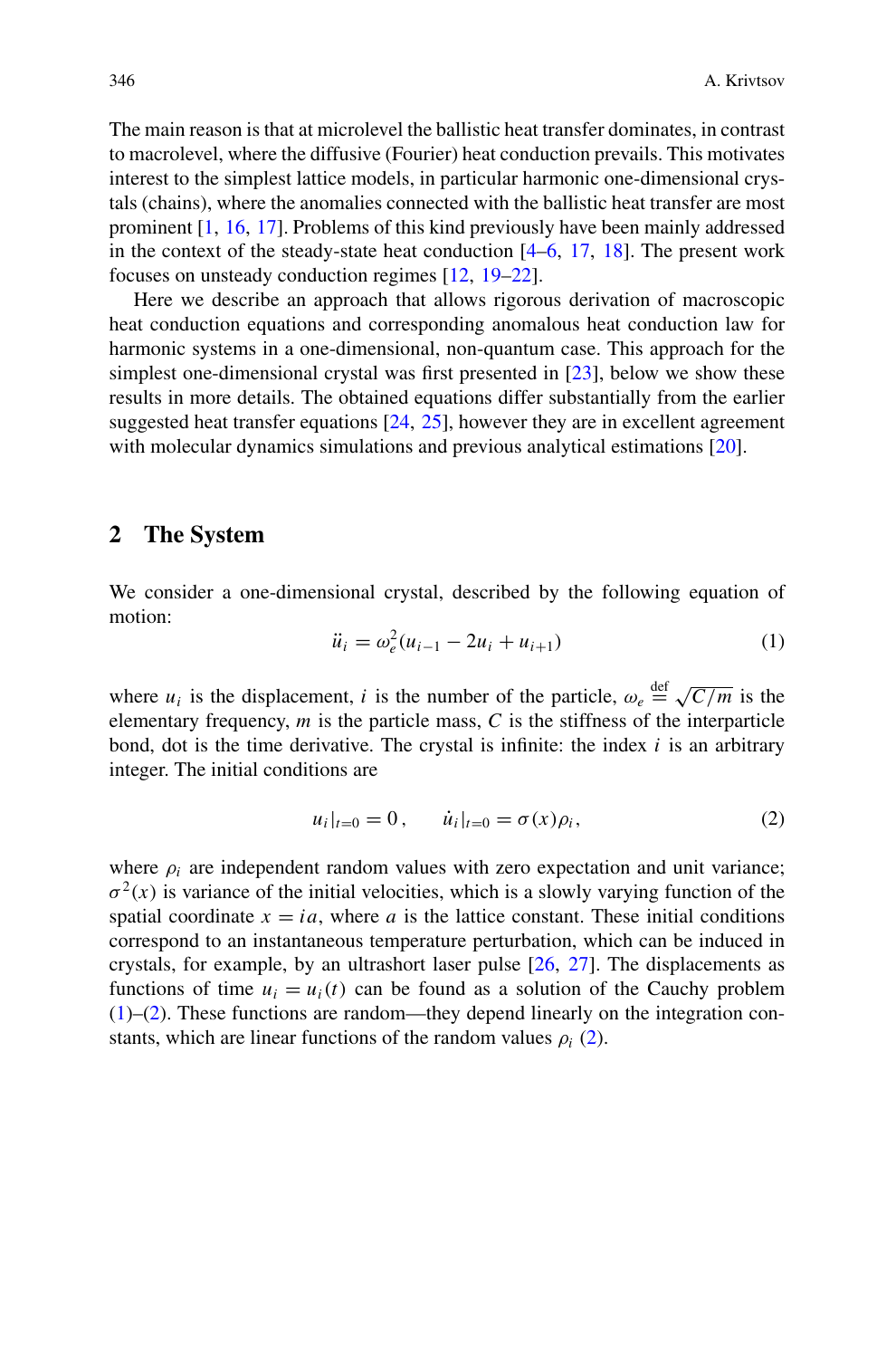### **3 Nonlocal Temperature**

The first analytical solution of a steady heat conduction problem for a harmonic chain was obtained in [18] using a covariance matrix for coordinates and momenta. Then this approach was extended and applied to various harmonic systems [4, 11, 16, 17]. Study of the covariance matrix allowed obtaining analytical expressions for steady [28] and unsteady [29, 30] temperature profiles. Here a somewhat similar approach based on analysis of covariances for velocities [23, 31, 32] is used. Following [33] the *nonlocal temperature*  $\theta_{ij}$  is defined as

$$
k_B \theta_{ij} \stackrel{\text{def}}{=} m \langle \dot{u}_i \dot{u}_j \rangle, \tag{3}
$$

where  $k_B$  is the Boltzmann constant, angle brackets stand for mathematical expectation,  $\langle \dot{u}_i \dot{u}_j \rangle$  is the velocity covariance (note that  $\langle \dot{u}_i \rangle \equiv \langle \dot{u}_j \rangle \equiv 0$ ). Then differentiation of [\(3\)](#page-8-0) with the use of the dynamics equation [\(1\)](#page-7-0) allows to obtain the following closed differential-difference equation of the fourth order [31]

$$
\dddot{\theta}_{ij} - 2(\mathcal{L}_i + \mathcal{L}_j)\ddot{\theta}_{ij} + (\mathcal{L}_i - \mathcal{L}_j)^2 \theta_{ij} = 0, \tag{4}
$$

where  $\mathcal{L}_i$  is the linear difference operator:  $\mathcal{L}_i u_i \stackrel{\text{def}}{=} \omega_e^2(u_{i-1} - 2u_i + u_{i+1})$ . Equation [\(4\)](#page-8-0) is an exact one, it describes processes of two types: fast transition to the local equilibrium [32] and slow heat transfer process [23]. For continuum description of the heat transfer the nonlocal temperature is redefined as

$$
(-1)^n \theta_n(x) \stackrel{\text{def}}{=} \theta_{ij}, \qquad n \stackrel{\text{def}}{=} j - i \,, \qquad x = \frac{i + j}{2} a,\tag{5}
$$

where *n* is the covariance index, *x* is the macroscopic spatial coordinate. If  $n = 0$ then  $i = j$  and quantity  $\theta_n$  coincides with the kinetic temperature  $T$ :

$$
k_B \theta_0(x) = k_B T(x) = m \langle \dot{u}_i^2 \rangle,
$$
\n<sup>(6)</sup>

where  $i = x/a$ . According to its definition, the nonlocal temperature reflects a nonlocal nature of thermal processes in harmonic crystals and can be considered as a generalization of the kinetic temperature.

To obtain the simplified equation for description of the heat transfer only, the following two approximations are used.

1. **Continualization**. The nonlocal temperature  $\theta_n(x)$  is a slowly varying function of the spatial coordinate *x* (on the distances of order of the lattice constant *a*). This allows replacing the finite differences by the spatial derivatives [34]. The approximation is adequate for processes that are sufficiently smooth in space, e.g. for spatial temperature profiles in a form of waves that are much longer then the lattice constant *a*.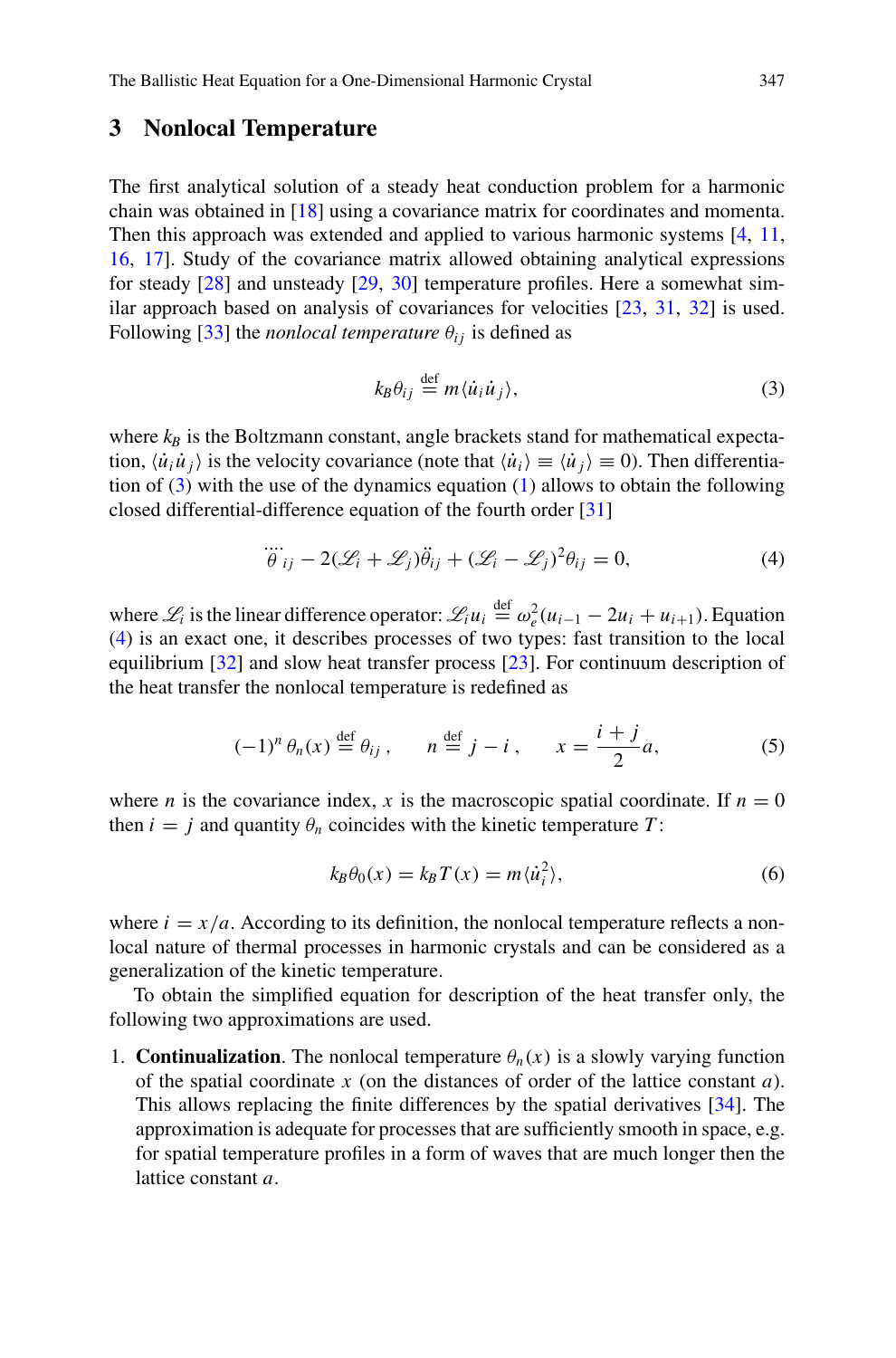2. **Slow process approximation**. This approximation allows to neglect the term with the fourth time-derivative in Eq. [\(4\)](#page-8-0) resulting in the second order differential equation with respect to time. Alternatively the second order equation can be obtained [23] using the virial approximation [2]: time or spatial derivatives of mathematical expectations are small with respect to quantities that have nonzero values in thermodynamic equilibrium. This approximation is adequate for processes that are not too far from thermodynamic equilibrium. In particular, the virial approximation allows to express covariances of the bond strains in terms of the nonlocal temperature.

Then the following second order differential-difference equation can be obtained from Eq.  $(4)$ :

$$
\ddot{\theta}_n + \frac{1}{4}c^2(\theta_{n-1} - 2\theta_n + \theta_{n+1})'' = 0,\tag{7}
$$

where  $c = \omega_e a$  is the speed of sound. This is a closed equation describing unsteady thermal processes in the crystal in terms of the nonlocal temperature. The processes under consideration should be such that the nonlocal temperature is sufficiently smooth in time and space. Apart from this limitation any unsteady thermal processes in the considered system satisfy equation [\(7\)](#page-9-0). This equation in its current form appeared for the first time in [33], its derivation can be found in [23] (in different designations) or in [35] (for more complex problem). After solution (analytical or numer-ical) of Eq. [\(7\)](#page-9-0) the kinetic temperature can be obtained as  $T(t, x) = \theta_n(t, x)|_{n=0}$ .

The initial conditions for Eq.  $(7)$  corresponding to the original initial conditions  $(2)$ are:

$$
\theta_n|_{t=0} = T_0(x)\delta_n, \qquad \dot{\theta}_n|_{t=0} = 0,
$$
\n(8)

where  $T_0(x) = \frac{1}{2k_B} m \sigma^2(x)$  is the initial temperature distribution;  $\delta_n = 1$  for  $n = 0$ , otherwise  $\delta_n = 0$ . The initial conditions [\(8\)](#page-9-0) are taken after a fast transition process, which results, according to the virial theorem, in a double reduction of the initial kinetic temperature [32]. Note that in contrast with the random initial value problem  $(1)$ – $(2)$ , the initial value problem  $(7)$ – $(8)$  is expressed in terms of mathematical expectations, and therefore it is a deterministic problem.

### **4 The Ballistic Heat Equation**

Using an integral Fourier transform in the spatial coordinate  $x$  the problem  $(7)$ – $(8)$ can be solved analytically. For the Fourier image  $\theta_n(t, k)$  we obtain

$$
\hat{\hat{\theta}}_n = \frac{1}{4}c^2 k^2 (\hat{\theta}_{n-1} - 2\hat{\theta}_n + \hat{\theta}_{n+1}), \n\hat{\theta}_n|_{t=0} = \hat{T}_0(k)\delta_n, \qquad \hat{\hat{\theta}}_n|_{t=0} = 0,
$$
\n(9)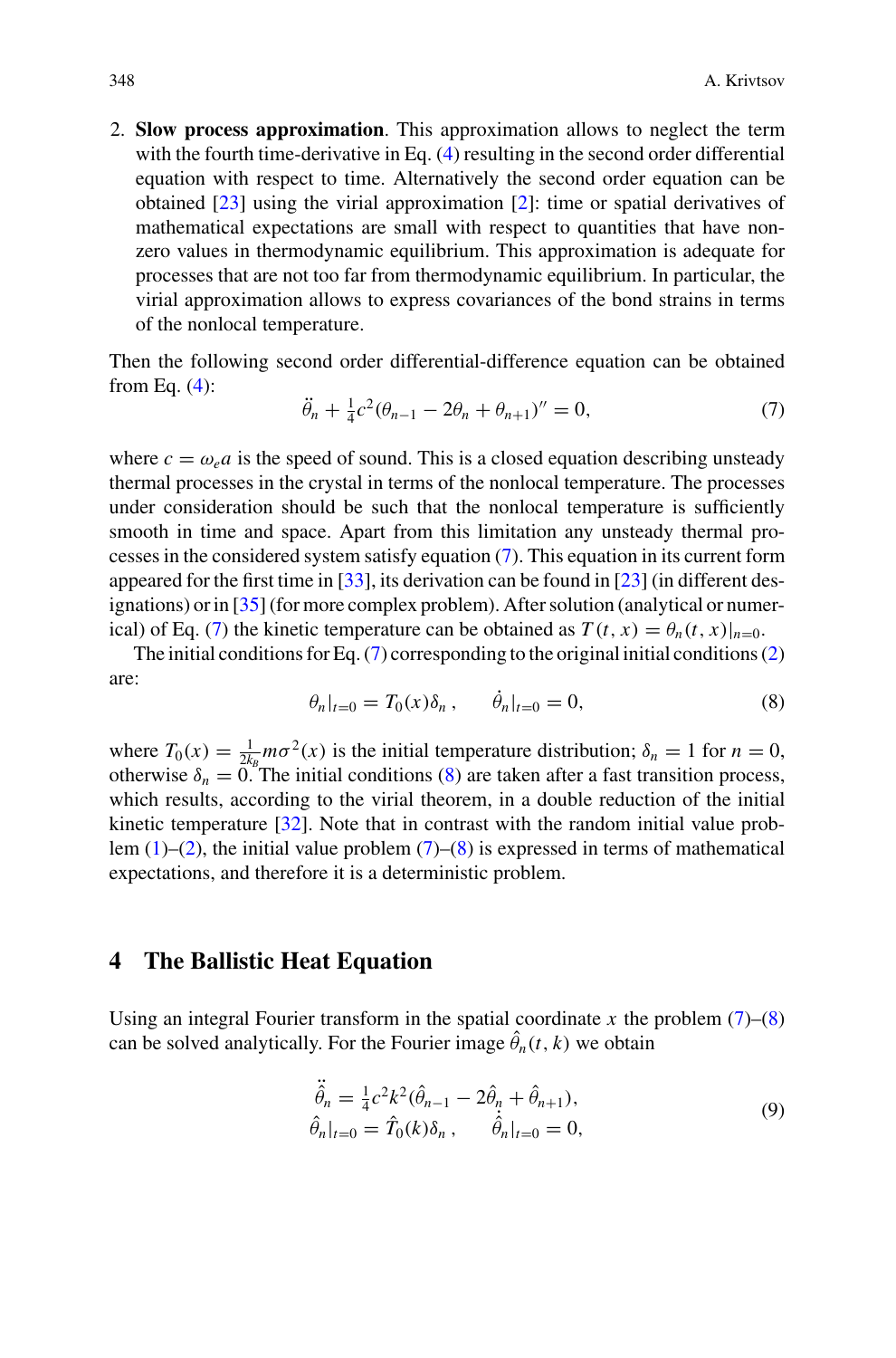where  $k$  is the spatial frequency,  $T_0(k)$  is the Fourier image of the initial temperature distribution  $T_0(x)$ . Let us note the similarity between [\(1\)](#page-7-0)–[\(2\)](#page-7-0) and [\(9\)](#page-9-0): initial value problem [\(9\)](#page-9-0) can be interpreted as a motion of a harmonic chain having an initial shift of the central particle. This kind of problems can be effectively solved in terms of Bessel functions. In particular, Bessel functions were successfully applied to solution of shock-wave problems in harmonic chains [36, 37]. Similarly, the problem [\(9\)](#page-9-0) has an analytical solution  $\theta_n(t, k) = T_0(k) J_{2n}(ckt)$ , where  $J_{2n}$  are the Bessel functions of the 1st kind [38]. From the practical point of view the most interesting case is  $n = 0$ , which gives Fourier image  $\hat{T}(t, k)$  of the kinetic temperature distribution:

$$
\ddot{T}(t,k) = \ddot{T}_0(k)J_0(ckt). \tag{10}
$$

From [\(10\)](#page-10-0) it follows that the image  $\hat{T}(t, k)$  satisfies the Bessel differential equation

$$
\ddot{\hat{T}} + \frac{1}{t}\dot{\hat{T}} = -c^2k^2\hat{T}.
$$
 (11)

Fourier inversion of  $(11)$  gives a partial differential equation for the temperature field

$$
\ddot{T} + \frac{1}{t}\dot{T} = c^2 T'',\tag{12}
$$

which can be referred as the ballistic heat equation. The corresponding initial conditions follow from [\(8\)](#page-9-0):

$$
T|_{t=0} = T_0(x), \qquad T|_{t=0} = 0.
$$
 (13)

The obtained equation [\(12\)](#page-10-0) is a particular case of the Darboux differential equation [39]. For description of the heat transfer in the harmonic one-dimensional crystal it was originally derived in [23]. Later it was proved that the same equation describes the ballistic heat transfer if the crystal is supported by an elastic foundation [40]. The ballistic heat equation describes the evolution of the temperature field after an instantaneous thermal perturbation happened at  $t = 0$ , that is why this equation can be used only with initial conditions [\(13\)](#page-10-0). The condition  $\dot{T}|_{t=0}$  means absence of the heat flux in the initial state. For more complex situation the general equation for nonlocal temperatures [\(7\)](#page-9-0) should be used.

Fourier inversion of the representation [\(10\)](#page-10-0) gives an analytical solution of the initial value problem  $(12)$ – $(13)$ :

$$
T(t,x) = \frac{1}{\pi} \int_{-1}^{1} \frac{T_0(x - cts)}{\sqrt{1 - s^2}} ds.
$$
 (14)

Similar integral representation without obtaining equation [\(12\)](#page-10-0) was derived in [41] using heat energy density correlation functions. Substitution  $s = \cos \varphi$  gives an alternative integral form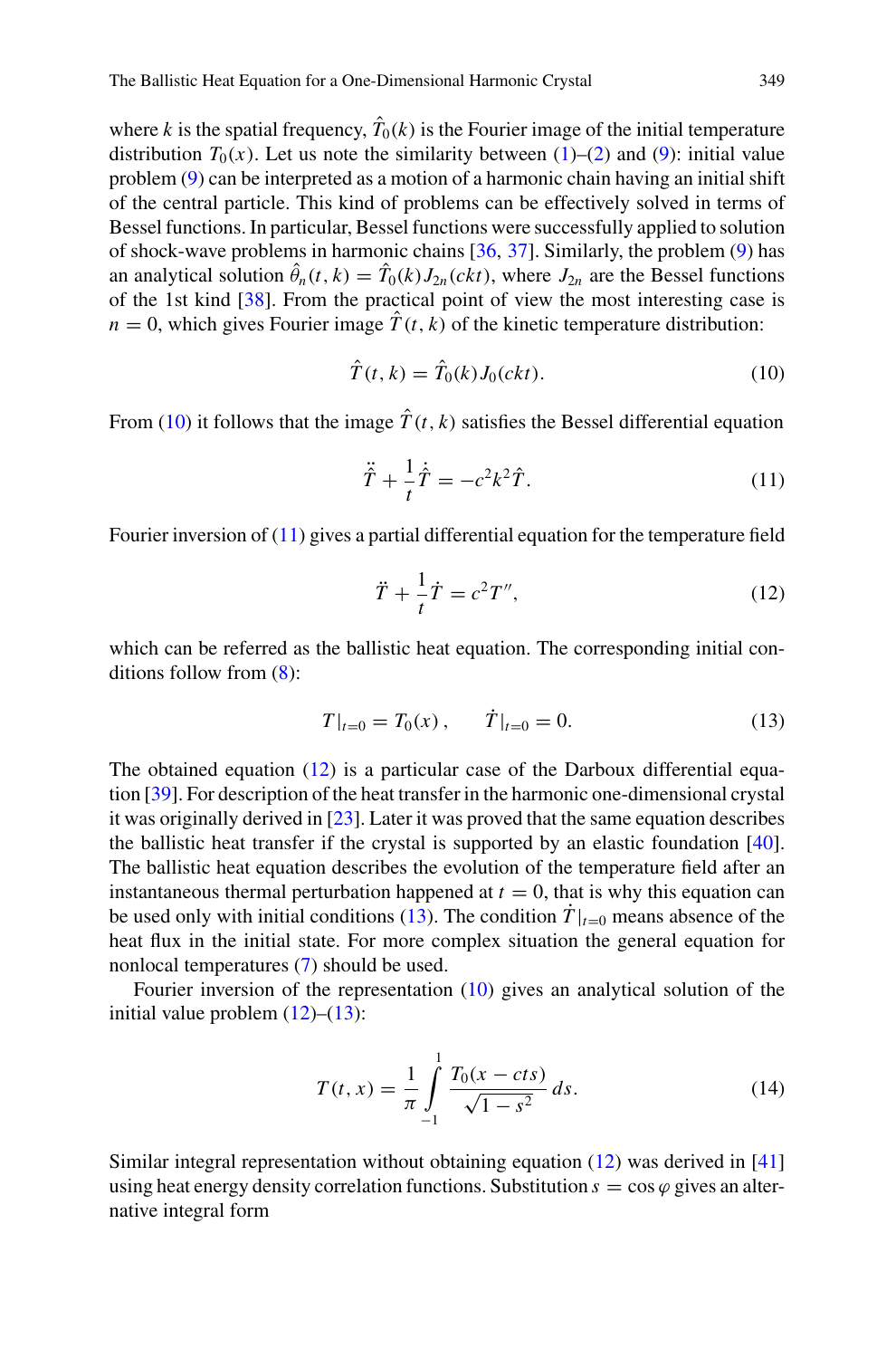$$
T(t,x) = \frac{1}{\pi} \int_{0}^{\pi} T_0(x + ct \cos \varphi) d\varphi.
$$
 (15)

The physical meaning of this representation is that  $ct \cos \varphi$  is the group velocity of Eq. [\(1\)](#page-7-0), where  $\varphi$  is a half of the wave number. Representation [\(15\)](#page-11-0) can be interpreted as superposition of the classical wave equation solutions for all wave numbers. Further investigations have shown that the similar rule is fulfilled for much more general harmonic systems [42, 43].

Thus, an evolution of the temperature field in a one-dimensional crystal after an instantaneous thermal perturbation is described by partial differential equation [\(12\)](#page-10-0) with initial conditions [\(13\)](#page-10-0) or by integral formulas  $(14)$ –[\(15\)](#page-11-0). According to (14) the thermal front propagates with the sound speed  $c$  (in contrast to the thermal conductivity based on Fourier's law where an unphysical instantaneous signal propagation is realized). The obtained wave behavior of the heat front is similar to predictions of the wave theories of heat conduction  $[24, 25]$ . However, the obtained solution has important differences, which will be shown in the text to follow.

## **5 Heat Flux**

For the considered system the heat flux can be represented [5, 6, 44] as

$$
q = \frac{1}{2}C\langle (u_i - u_{i+1})(\dot{u}_i + \dot{u}_{i+1})\rangle.
$$
 (16)

The heat flux *q* satisfies the energy balance equation

$$
\rho k_B \dot{T} = -q',\tag{17}
$$

where  $\rho = 1/a$  is the density (number of particles per unit volume),  $k_B T$  stands for the heat energy for the considered system. Joint consideration of Eqs. [\(12\)](#page-10-0) and [\(17\)](#page-11-0) gives the constitutive law for the heat flux

$$
\dot{q} + \frac{1}{t}q = -k_B c^2 \rho T',\qquad(18)
$$

which replaces Fourier's law in the considered system. Alternatively, the law  $(18)$ can be derived directly, in the same way as the ballistic heat conduction Eq. [\(12\)](#page-10-0) is derived. Integral representations for the heat flux follows from [\(14\)](#page-10-0) and [\(18\)](#page-11-0):

$$
q(t,x) = \frac{k_B c \rho}{\pi} \int_{-1}^{1} \frac{T_0(x - cts)}{\sqrt{1 - s^2}} s ds.
$$
 (19)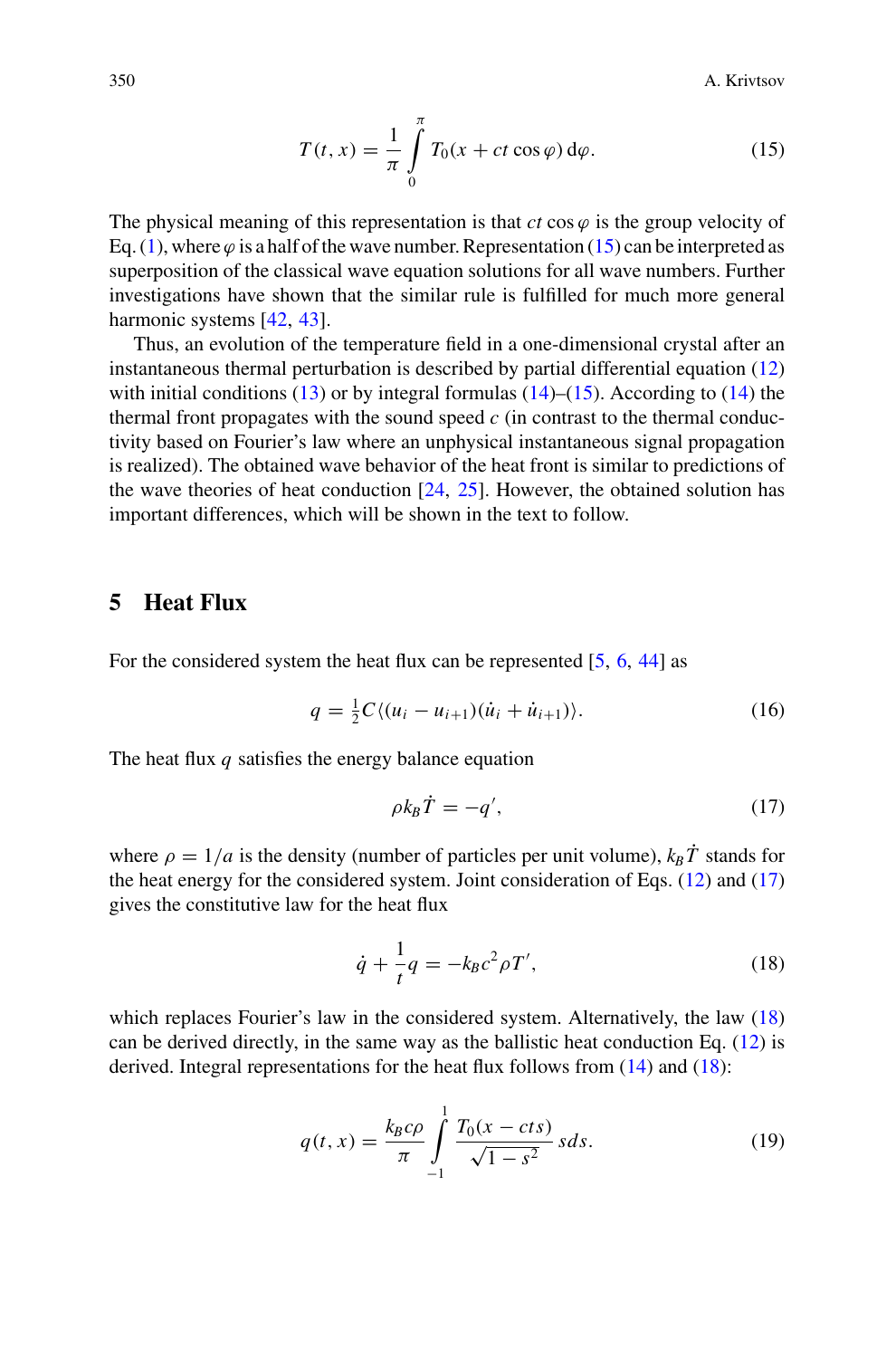The alternative representation corresponding to  $(15)$  is

$$
q(t,x) = \frac{k_B c\rho}{\pi} \int_{0}^{\pi} T_0(x + ct\cos\varphi)\cos\varphi \,d\varphi.
$$
 (20)

# **6 Comparison of Different Equations Describing the Heat Conduction**

Let us consider three models of heat conduction: the classic heat equation based on Fourier's law of heat conduction; the hyperbolic heat equation (thermal wave equation) based on the Maxwell-Cattaneo-Vernotte law [24, 25]; the obtained above ballistic heat equation [\(12\)](#page-10-0). Brief comparison of these models is given in Table [1.](#page-12-0) The hyperbolic heat equation and Eq.  $(12)$  have similar form and somewhat similar behavior (e.g. a finite velocity of the heat front propagation). However, there are significant differences:

- 1. The main difference is that  $\tau$ , a material constant, is replaced in [\(12\)](#page-10-0) by the physical time *t*. Consequently, these equations are close for intermediate tomes  $t \approx \tau$ . however they are substantially different for small and large times. Moreover, for  $t \to 0$ , from the first glance, the ballistic equation [\(12\)](#page-10-0) has singularity. However, same as for the hyperbolic equation, the solution of this equation does not have any time singularity, which can be easily seen from formula [\(15\)](#page-11-0). For  $t \to \infty$  the asymptotics of the hyperbolic and ballistic equations are different: exponential and power decay respectively—see Table [1\(](#page-12-0)b).
- 2. The ballistic heat equation, as opposite to the hyperbolic and Fourier equations, is not time-invariant—it changes with substitution *t* by  $t + t_0$ . This is because it describes reaction of the system on the instantaneous thermal perturbation at

**Table 1** (a) Heat transfer equation, (b) equation connecting heat flux and temperature, (c) decay law for the sinusoidal heat perturbation. Notations: *t* is time (variable),  $\tau$  is the relaxation time (constant),  $\beta$  is the thermal diffusivity,  $\kappa$  is the thermal conductivity, *c* is the sound speed,  $\rho$  is the density,  $k_B$  is the Boltzmann constant,  $k$  is the spatial frequency. Approximation (c) for the hyperbolic heat equation is obtained for  $c^2 = \beta/\tau$  and large *k*; approximation for *J*<sub>0</sub> is valid for relatively large *t*

|     | Fourier heat equation           | Hyperbolic heat equation                                   | <b>Ballistic</b> heat equation                                                |
|-----|---------------------------------|------------------------------------------------------------|-------------------------------------------------------------------------------|
| (a) | $\dot{T} = \beta T''$           | $\ddot{T} + \frac{1}{\tau}\dot{T} = \frac{\beta}{\tau}T''$ | $\ddot{T} + \frac{1}{t}\dot{T} = c^2T''$                                      |
| (b) | $q = -\kappa T'$                | $\dot{q} + \frac{1}{\tau}q = -\frac{k}{\tau}T'$            | $\dot{q} + \frac{1}{t}q = -k_B c^2 \rho T'$                                   |
| (c) | $\left e^{-\beta k^2 t}\right $ | $\approx e^{-\frac{t}{2\tau}} \cos(kct)$                   | $J_0(kct) \approx \frac{\cos (kct - \frac{\pi}{4})}{\sqrt{\frac{\pi}{2}kct}}$ |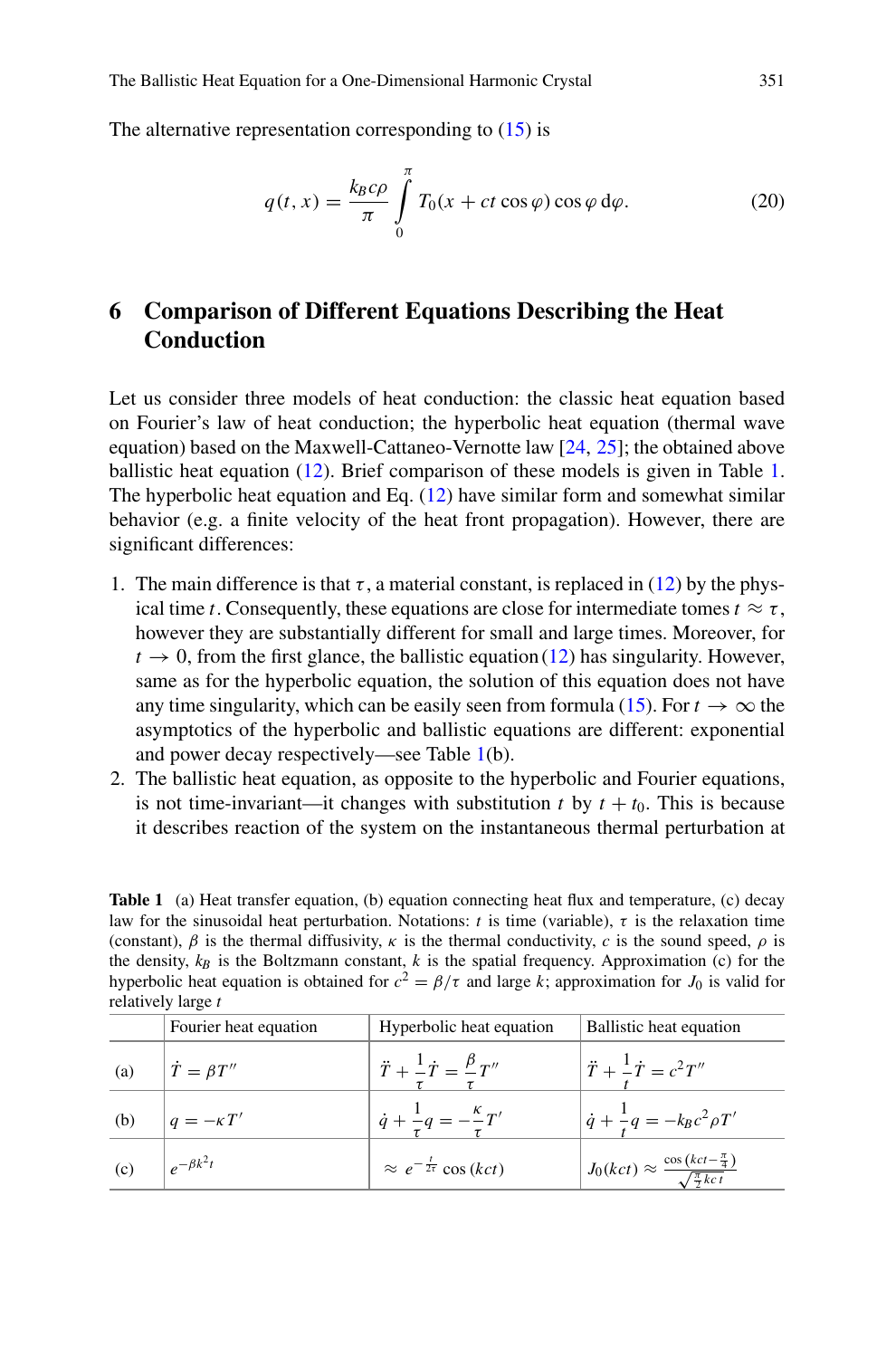<span id="page-7-0"></span> $t = 0$ , the general situation is described by more general Eq. [\(7\)](#page-9-0), which is timeinvariant.

3. The ballistic heat equation is time-reversible: it does not change with substitution *t* by −*t*. Same fulfils for the original dynamical equation (1) and the general equation for nonlocal temperatures [\(7\)](#page-9-0). On contrary, the Fourier and hyperbolic heat equations are not time-reversible. The contradiction between time-reversibility of the classical microscopic equations and irreversibility of the corresponding macroscopic continuum equations is one of the opened questions of the modern physics [2, 45]. The obtained reversible macroscopic equation of the ballistic heat conduction may be a step towards solution of this problem. In particular, it will be shown below that this equation describes irreversible processes, such as decay of the sinusoidal heat perturbation—see Fig. 1. Thus reversible equations can produce irreversible solutions, even in a finite domain.

### **7 Sinusoidal Temperature Perturbation**

We consider now a sinusoidal temperature perturbation

$$
T_0(x) = A_0 \sin kx + B,\tag{21}
$$

where  $A_0$  and *B* are temperature constants,  $k = 2\pi/\lambda$  is the spatial frequency,  $\lambda$  is the wavelength of the perturbation. These initial conditions provide simple and informative testing of thermal transfer in closed systems [12, 23, 46]. This is especially important for the ballistic heat transfer analysis, because in this case any external heat supply can substantially affect the thermal processes [47, 48]. Formulas [\(14\)](#page-10-0) and [\(19\)](#page-11-0) give an exact analytical solution for the temperature and heat flux

$$
T(t, x) = A_0 J_0(kct) \sin kx + B,
$$
  
\n
$$
q(t, x) = -k_B c \rho A_0 J_1(kct) \cos kx,
$$
\n(22)

where  $J_0$  and  $J_1$  are the Bessel functions of the 1st kind. This solution was obtained in [23]. Previously, without obtaining equation [\(12\)](#page-10-0), an existence of a Bessel function solution for the sinusoidal temperature distribution in the one-dimensional harmonic crystal was mentioned in  $[20]$ , and solution similar to  $(22)$  for the temperature field was obtained in Master-degree thesis [49].

To justify the assumptions in derivation of the analytical solution we compare it with results of molecular dynamics (MD) simulations. Equation (1) is solved by the central differences method, the time step is  $0.01\tau_0$ , where  $\tau_0 = 2\pi/\omega_e$ . The initial conditions [\(21\)](#page-13-0) are set by a random number generator, the wavelength  $\lambda$  is equal to the length of the chain containing  $10<sup>4</sup>$  particles. To provide correspondence with the analytical approach used above,  $10<sup>4</sup>$  realizations of such chain with an independent random initiation are computed. To optimize the computations all chains are joined at end-points to form a long chain  $(10^8 \text{ particles})$  with periodic boundary conditions.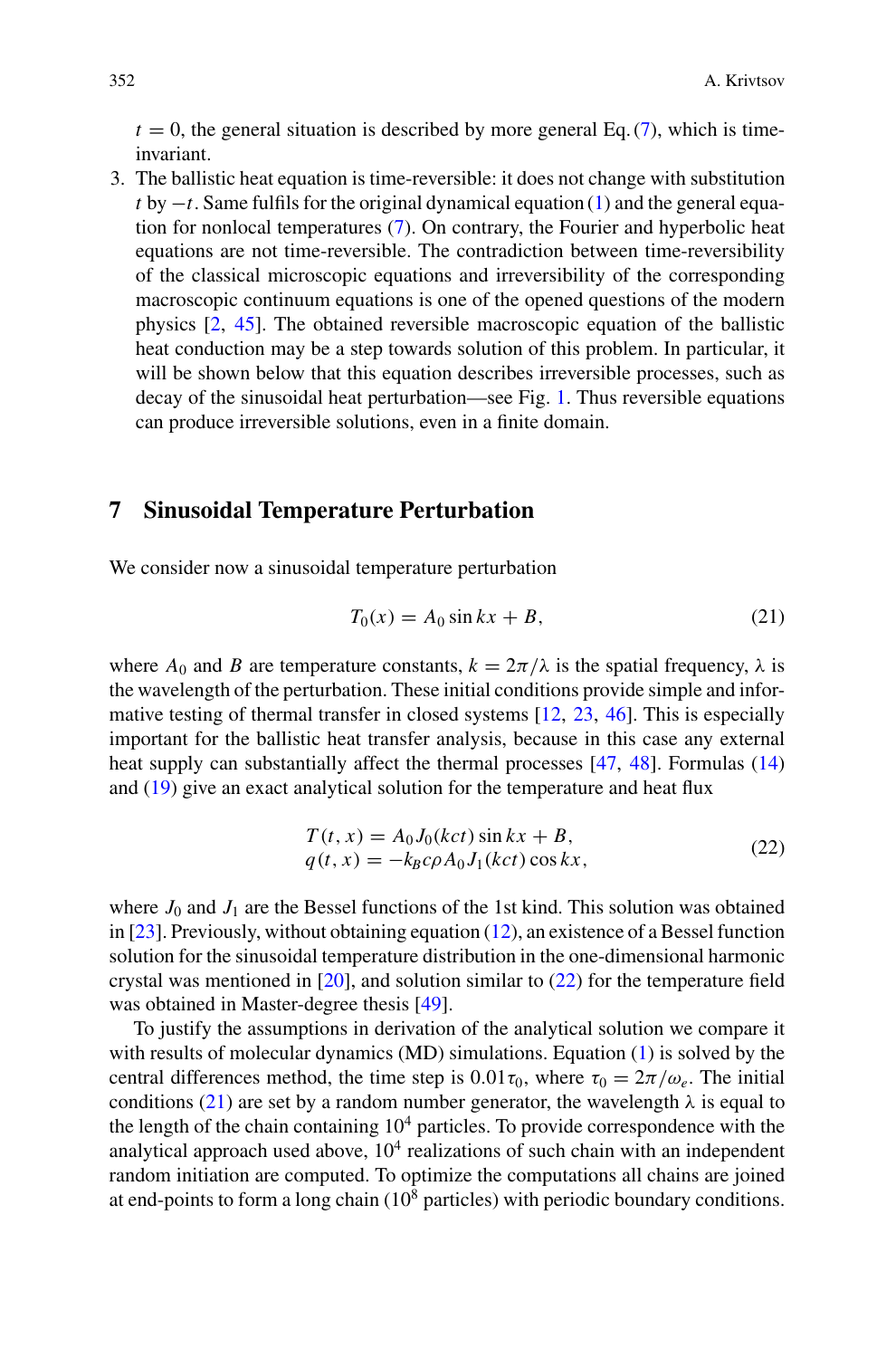<span id="page-8-0"></span>

**Fig. 1** Oscillational decay of the thermal perturbation amplitude for 1D harmonic crystal. Comparison of the analytical solution  $(22)$  with the MD modeling results  $(10^4)$  joined chains containing 10<sup>4</sup> particles each). Dashed lines show the envelope proportional to  $1/\sqrt{t}$  and also an exponential  $10^4$ envelope inherent to the hyperbolic heat equation

The results of the computations are compared with analytical solution [\(22\)](#page-13-0) in Fig. 1. The horizontal axis in Fig. 1 represents the dimensionless time  $t/t_0$ , where  $t_0 = \lambda/c$ ; the vertical axis stands for the oscillation amplitude  $A(t)$ , which is computed as the first coefficient of a spatial Fourier expansion of the temperature field. According to Fig. 1 there is an excellent agreement between the computational results and the analytical curve.

Due to the Bessel function properties  $[38]$ , the temperature and heat flux  $(22)$  have an oscillational decay, where the oscillation amplitude is asymptotically proportional to  $1/\sqrt{t}$ . The same asymptotics has been obtained in [20] for one-dimensional harmonic crystals. In Fig. 1 the envelope proportional to  $1/\sqrt{t}$  is shown by the dashed lines, perfectly bounding both analytical and computational graphs. The existing theories of heat conduction [24, 25], such as Fourier's, Maxwell-Cattaneo-Vernotte (MCV), dual-phase-lag [50], and spacetime-elasticity [21] yield linear differential equations with constant coefficients, and therefore all of them predict an exponential decay of the sinusoidal perturbation amplitude. In Table [1](#page-12-0) a comparison of the analytically obtained decay law for  $A(t)/A_0$  with the results based on some other theories is demonstrated, an exponential envelope inherent to the thermal wave model is also shown in Fig. 1. Thus, among the mentioned theories only the current one gives an analytical solution, which agrees with the MD simulations and asymptotic estimations of the oscillation decay for harmonic chains [20].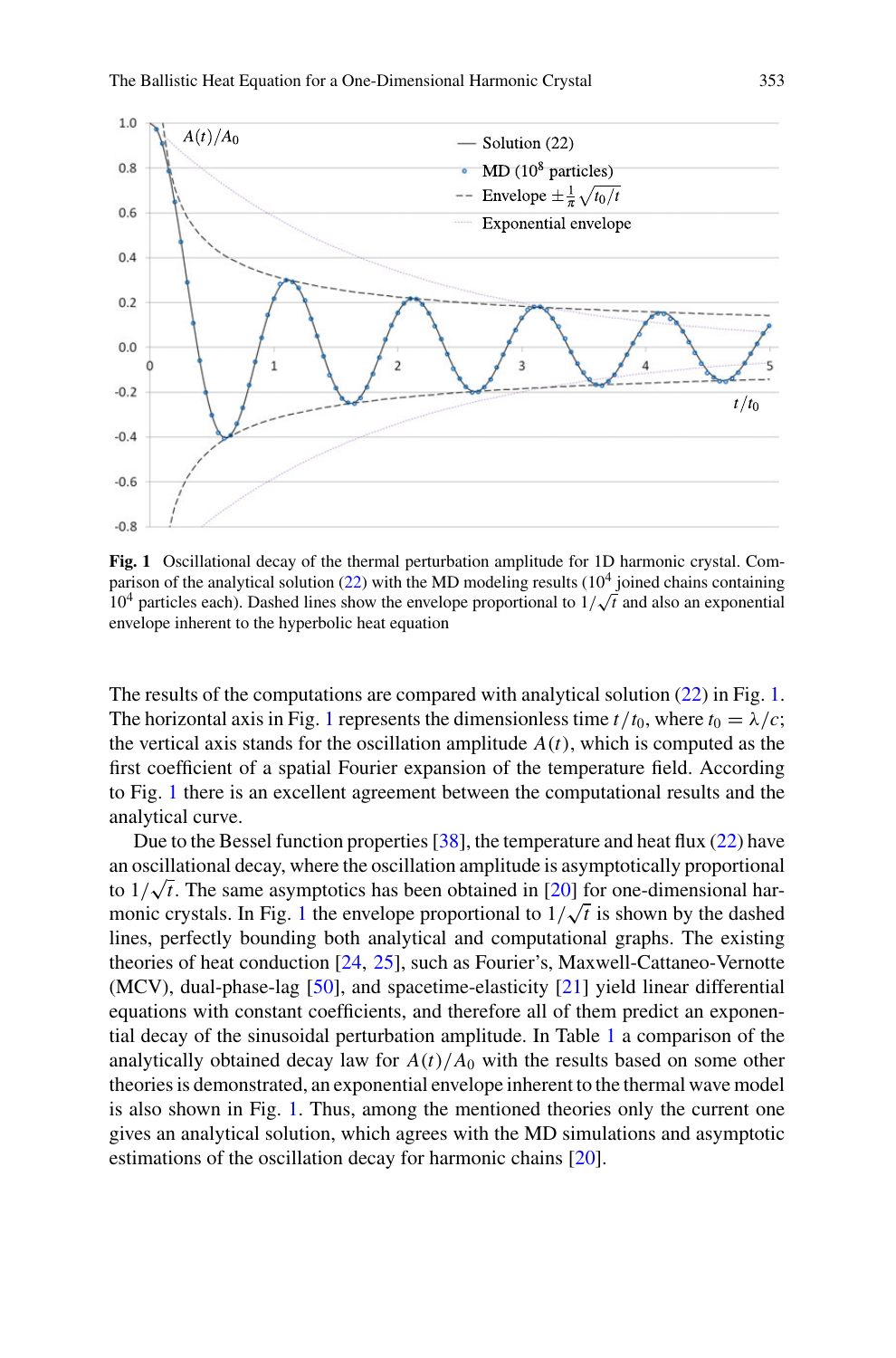### <span id="page-9-0"></span>**8 Stepwise Temperature Perturbation**

Let us consider now a stepwise initial temperature distribution, modeling heat transfer between a hot and a cold body:

$$
x < 0: \quad T(x) = T_2, \qquad x > 0: \quad T(x) = T_1,\tag{23}
$$

where  $T_2 > T_1$ . In this case the integral representations [\(14\)](#page-10-0), [\(19\)](#page-11-0) yield for  $|x| \le ct$ an exact analytical solution

$$
T(t, x) = T_1 + \frac{\Delta T}{\pi} \arccos \frac{x}{ct},
$$
  
\n
$$
q(t, x) = \frac{k_B c \rho \Delta T}{\pi} \sqrt{1 - \left(\frac{x}{ct}\right)^2},
$$
\n(24)

where  $\Delta T = T_2 - T_1$ ; for  $x > ct$  the original temperature distribution remains and the heat flux is zero. According to  $(24)$  the heat front propagates with the sound speed *c* and the heat flux through cross-section  $x = 0$  is constant and equal to  $\frac{1}{\pi} k_B c \rho \Delta T$ . In contrast, use of Fourier's law for the same problem gives the heat flux proportional to  $t^{-1/2}$ , which is infinite at  $t = 0$  (an unphysical consequence of Fourier's law). Thus the heat flux  $\frac{1}{\pi} k_B c \rho \Delta T$  is provided by the temperature difference that is realized on the spatial interval  $x \in [-ct, ct]$  with increasing length of 2*ct*. Consequently, the heat flux depends on the temperature difference rather than on the temperature gradient. This is in qualitative agreement with the known phenomenon of thermal superconductivity: the heat flux through a one-dimensional harmonic crystal placed between two thermal reservoirs does not depend on the length of the crystal [6, 18]. The same value  $\frac{1}{\pi} k_B c \rho \Delta T$  was obtained in [51] as a steady-state limit of the heat flux for large *t*.

In Fig. 2 the analytical solution  $(24)$  is compared with computer simulations for  $T_2 = 2T_1$ . The above described computation procedure is used. Figure 2 shows the initial temperature distribution, the analytical solution, and the computation results obtained at  $t = t_0/8$  using 10<sup>6</sup> and 10<sup>8</sup> particles ( $t_0 = L/c$ , where *L* is the chain length; only half of the chain is shown in the figure). Convergence to the analytical solution with the increase of the system size is clearly seen.

Figure 3 shows a part of Fig. 2 corresponding to positive *x*. For symmetry reasons this case can be interpreted as a problem of a half-space heating: the initial temperature for  $x > 0$  is  $T_1$  and the boundary condition at  $x = 0$  is  $T = (T_2 + T_1)/2 > T_1$ . The advantage of this formulation is that the constant boundary temperature is maintained without any thermostat. This is important since the heat transfer can substantially depend on the thermostat properties [47, 48]. Solutions of the considered problem using four different continuum equations are compared in Fig. 3 with the simulation results. Parameters are chosen in such a way that the total heat quantity transferred through the cross-section  $x = 0$  (area under each curve) is equal for all models and the heat front (when it exists) propagates with the sound speed *c*. According to Fig. 3 the computation results almost coincide with the analytical solution of Eq. [\(12\)](#page-10-0) and significantly differ from the solutions based on the other theories of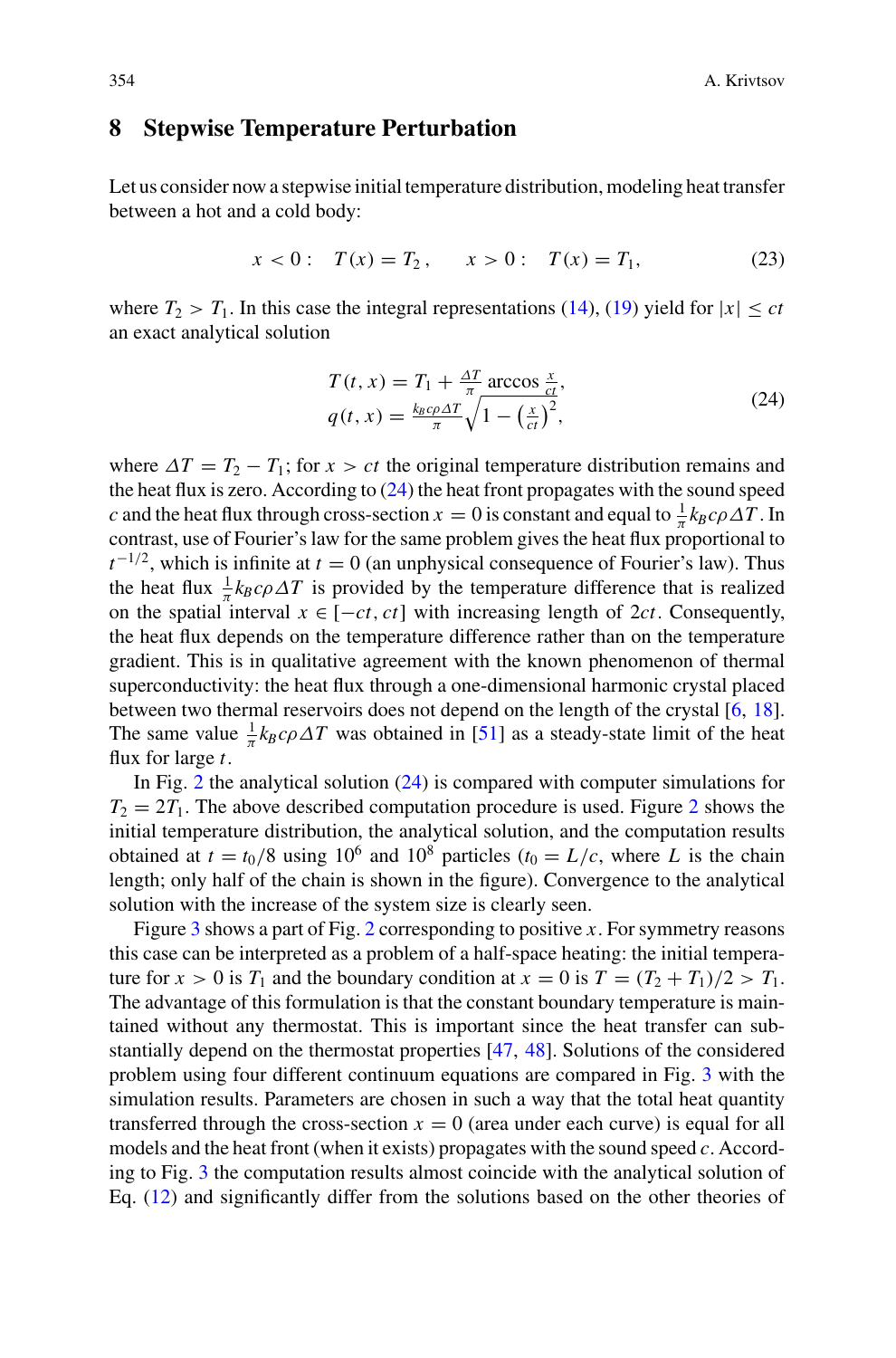<span id="page-10-0"></span>

**Fig. 2** Heat transfer between hot (left) and cold (right) areas of 1D harmonic crystal. The analytical solution (24) is compared with the computer simulation (MD):  $10^3$  chains containing  $10^3$  particles each (cross is an average over 10 particles);  $10^4$  chains containing  $10^4$  particles (circle is an average over 100 particles)



**Fig. 3** Heat propagation for different 1D models: **a** Fourier heat equation, **b** hyperbolic heat equation, **c** wave equation, **d** ballistic heat equation, **e** computer simulation for 1D harmonic crystal (10<sup>4</sup> chains containing  $10<sup>4</sup>$  particles each)

thermal conduction. Indeed, the Fourier heat equation predicts no heat front, the hyperbolic heat equation gives a stepwise front, while the real heat front is described by a smooth curve having a vertical tangent at  $x = ct$ . Note that the hyperbolic heat equation behaves as the wave equation at small times and as the Fourier heat equation at large times  $[52]$ . However, according to the analytical solution  $(24)$  and the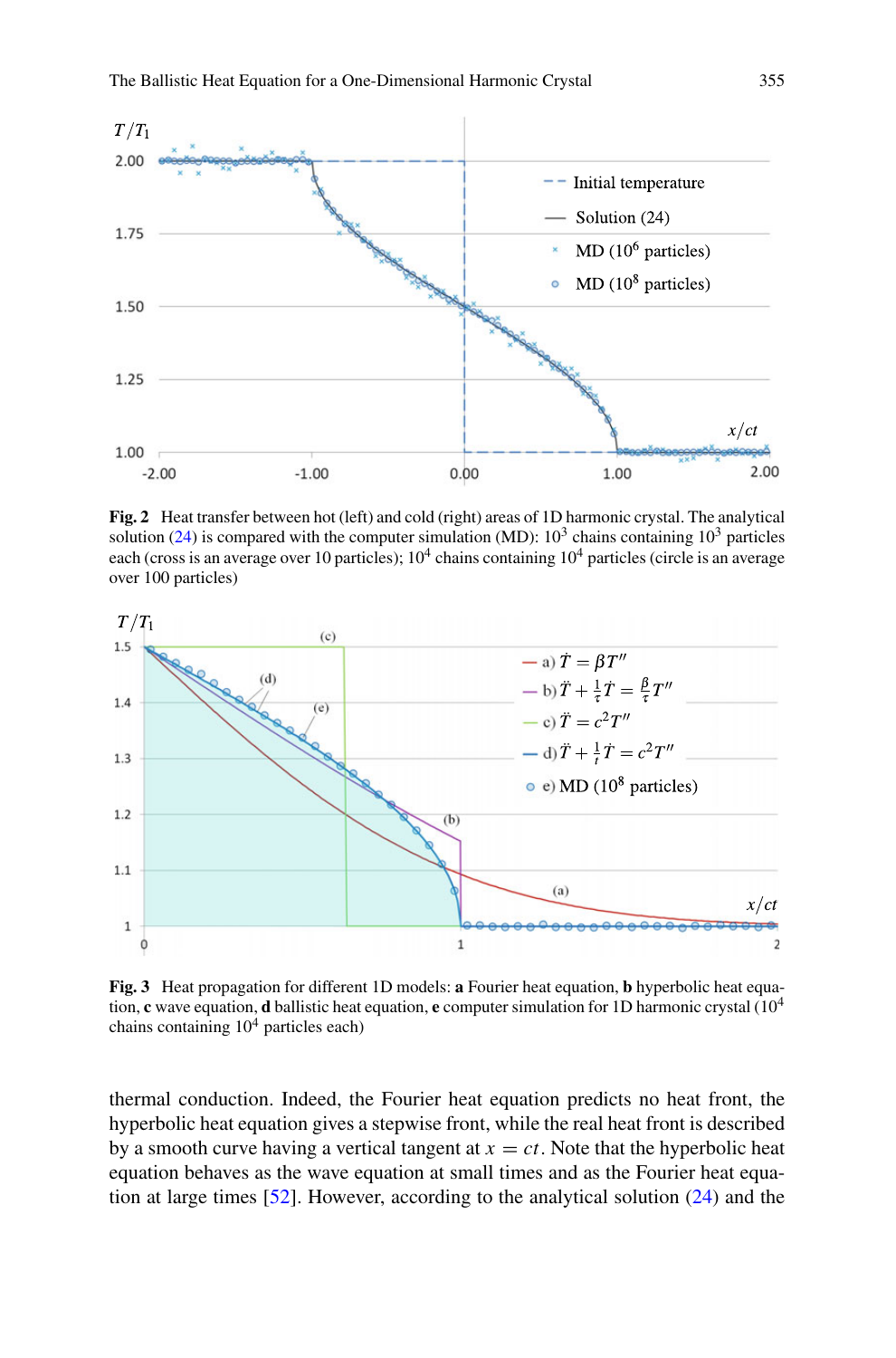<span id="page-11-0"></span>presented computer simulations, the heat transfer in a one-dimensional harmonic crystal is self-similar, i.e.  $T = T(\frac{x}{ct})$ , so it demonstrates same behavior for any times.

## **9 Conclusions and Further Research**

An approach for description of the ballistic heat transfer in one-dimensional harmonic crystals is described. A notion of nonlocal temperature (a generalization of the kinetic temperature for two separate particles) is used for obtaining a closed system of equations for the thermal transfer description. For the case of an instantaneous heat perturbation this yields to a partial differential equation [\(12\)](#page-10-0) for the kinetic temperature, which can be referred to as the ballistic heat equation. The resulting macroscopic constitutive law (18) (an alternative of Fourier's law for the considered system) predicts a finite velocity of the heat front and independence of the heat flux on the crystal length. The analytical findings are in excellent agreement with the molecular dynamics simulations and previous analytical estimations.

Further analysis of the ballistic heat equation  $(12)$  can be found in [53]. Application of the presented approach for more complex one-dimensional systems is given in [40], where a substrate potential is added, and in [35], where an external heat supply and a viscous environment are considered. Extension of this approach to systems of higher dimensions is presented in [42] for monoatomic and in [43] for polyatomic lattices. The presented approach in frames of the general approach for transition from discrete to continuum thermomechanics is outlined in [54]. The results of the referred investigations are relevant to aspects of nanotechnology that involve heat transfer processes in high purity nanostructures [13, 14, 55, 56].

**Acknowledgements** The author is grateful to O. V. Gendelman, W. G. Hoover, D. A. Indeitsev, M. L. Kachanov, V. A. Kuzkin, S. A. Lurie, N. F. Morozov, and V. F. Zhuravlev for helpful and stimulating discussions; to M. B. Babenkov and D. V. Tsvetkov for additional analysis and computations. This work is supported by the Russian Science Foundation (Grant No. 18-11-00201).

### **References**

- 1. Thermal transport in low dimensions: from statistical physics to nanoscale heat transfer. In: Lepri S. (ed.) Lecture Notes in Physics, vol. 921, 418 p. Springer, Switzerland (2016)
- 2. Hoover, W.G., Hoover, C.G.: Simulation and control of chaotic nonequilibrium systems. In: Advanced Series in Nonlinear Dynamics, vol. 27, 324 p. World Scientific (2015)
- 3. Charlotte, M., Truskinovsky, L.: Lattice dynamics from a continuum viewpoint. J. Mech. Phys. Solids **60**, 1508–1544 (2012)
- 4. Bonetto, F., Lebowitz, J.L., Rey-Bellet, L.: Fourier's law: a challenge to theorists. In: Fokas, A., et al. (eds.) Mathematical Physics 2000, pp. 128–150. Imperial College Press, London (2000)
- 5. Lepri, S., Livi, R., Politi, A.: Thermal conduction in classical low-dimensional lattices. Phys. Rep. **377**, 1–80 (2003)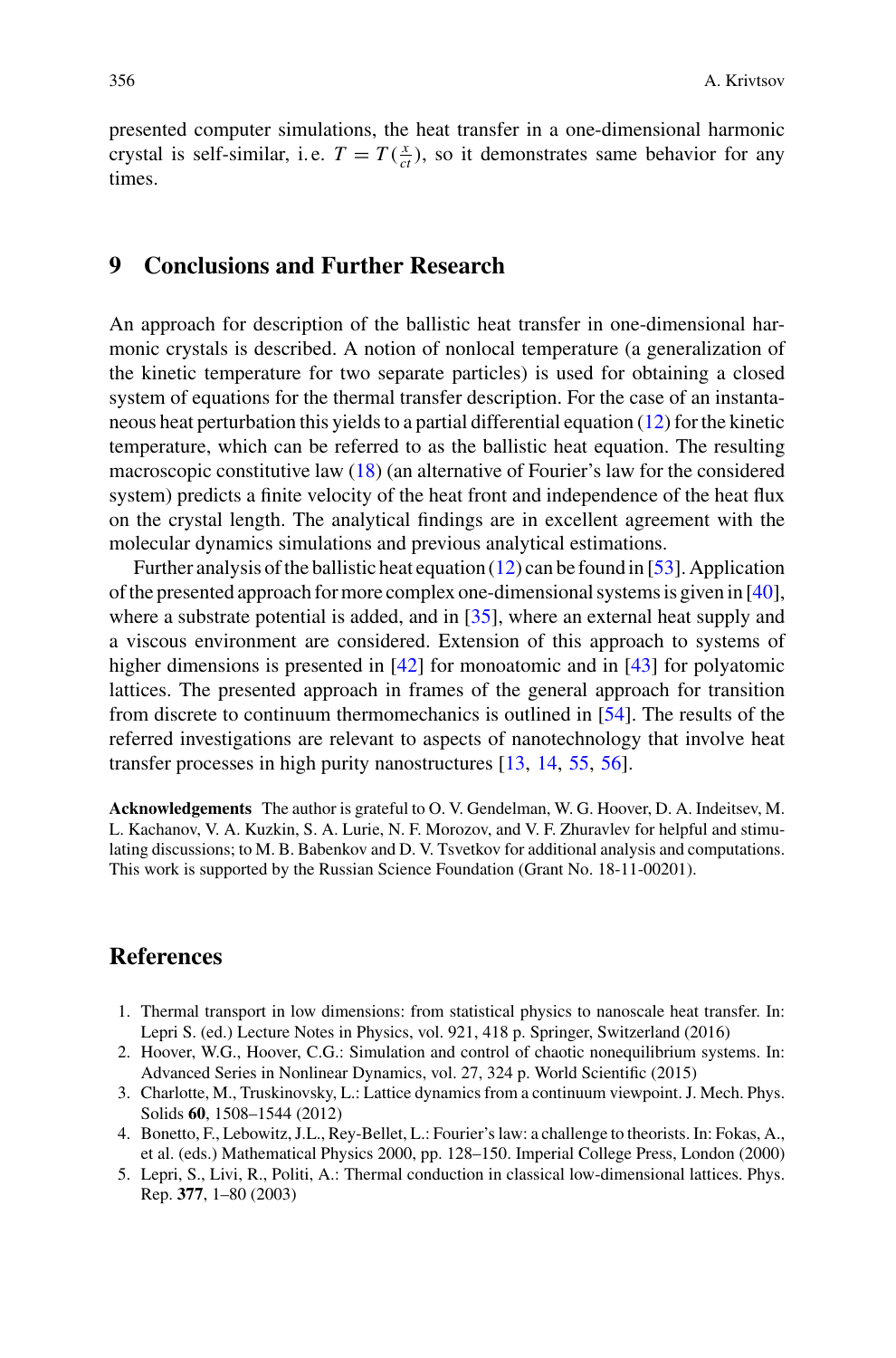- <span id="page-12-0"></span>6. Dhar, A.: Heat transport in low-dimensional systems. Adv. Phys. **57**, 457–537 (2008)
- 7. Aoki, K., Kusnezov, D.: Bulk properties of anharmonic chains in strong thermal gradients: non-equilibrium  $\phi^4$  theory. Phys. Lett. A **265**, 250–256 (2000)
- 8. Gendelman, O.V., Savin, A.V.: Normal heat conductivity of the one-dimensional lattice with periodic potential. Phys. Rev. Lett. **84**, 2381–2384 (2000)
- 9. Giardina, C., Livi, R., Politi, A., Vassalli, M.: Finite thermal conductivity in 1D lattices. Phys. Rev. Lett. **84**, 2144–2147 (2000)
- 10. Gendelman, O.V., Savin, A.V.: Normal heat conductivity in chains capable of dissociation. Europhys. Lett. **106**, 34004 (2014)
- 11. Bonetto, F., Lebowitz, J.L., Lukkarinen, J.: Fourier's law for a harmonic crystal with selfconsistent stochastic reservoirs. J. Stat. Phys. **116**, 783–813 (2004)
- 12. Le-Zakharov, A.A., Krivtsov, A.M.: Molecular dynamics investigation of heat conduction in crystals with defects. Dokl. Phys. **53**, 261–264 (2008)
- 13. Chang, C.W., Okawa, D., Garcia, H., Majumdar, A., Zettl, A.: Breakdown of fourier's law in nanotube thermal conductors. Phys. Rev. Lett. **101**, 075903 (2008)
- 14. Xu, X., Pereira, L.F., Wang, Y., Wu, J., Zhang, K., Zhao, X., Bae, S., Bui, C.T., Xie, R., Thong, J.T., Hong, B.H., Loh, K.P., Donadio, D., Li, B., Ozyilmaz, B.: Length-dependent thermal conductivity in suspended single-layer graphene. Nat. Commun. **5**, 3689 (2014)
- 15. Hsiao, T.K., Huang, B.W., Chang, H.K., Liou, S.C., Chu, M.W., Lee, S.C., Chang, C.W.: Micron-scale ballistic thermal conduction and suppressed thermal conductivity in heterogeneously interfaced nanowires. Phys. Rev. B **91**, 035406 (2015)
- 16. Kannan, V., Dhar, A., Lebowitz, J.L.: Nonequilibrium stationary state of a harmonic crystal with alternating masses. Phys. Rev. E **85**, 041118 (2012)
- 17. Dhar, A., Dandekar, R.: Heat transport and current fluctuations in harmonic crystals. Physica A **418**, 49–64 (2015)
- 18. Rieder, Z., Lebowitz, J.L., Lieb, E.: Properties of a harmonic crystal in a stationary nonequilibrium state. J. Math. Phys. **8**, 1073–1078 (1967)
- 19. Rubin, R.J.: Momentum autocorrelation functions and energy transport in harmonic crystals containing isotopic defects. Phys. Rev. **131**, 964–989 (1963)
- 20. Gendelman, O.V., Shvartsman, R., Madar, B., Savin, A.V.: Nonstationary heat conduction in one-dimensional models with substrate potential. Phys. Rev. E **85**, 011105 (2012)
- 21. Gusev, A.A., Lurie, S.A.: Wave-relaxation duality of heat propagation in Fermi-Pasta-Ulam chains. Mod. Phys. Lett. B **26**, 1250145 (2012)
- 22. Guzev, M.A.: The Fourier law for a one-dimensional crystal. Far East. Math. J. (1), 34–39 (2018)
- 23. Krivtsov, A.M.: Heat transfer in infinite harmonic one-dimensional crystals. Dokl. Phys. **60**, 407–411 (2015)
- 24. Chandrasekharaiah, D.S.: Hyperbolic thermoelasticity: a review of recent literature. Appl. Mech. Rev **39**, 355–376 (1986)
- 25. Tzou, D.Y.: Macro- to Microscale Heat Transfer: The Lagging Behavior, 566 p. Wiley (2015)
- 26. Poletkin, K.V., Gurzadyan, G.G., Shang, J., Kulish, V.: Ultrafast heat transfer on nanoscale in thin gold films. Appl. Phys. B **107**, 137–143 (2012)
- 27. Indeitsev, D.A., Osipova, E.V.: A two-temperature model of optical excitation of acoustic waves in conductors. Dokl. Phys. **62**(3), 136–140 (2017)
- 28. Lepri, S., Mejia-Monasterio, C., Politi, A.: A stochastic model of anomalous heat transport: analytical solution of the steady state. J. Phys. A Math. Theor. **42**, 025001, 15 p. (2009)
- 29. Lepri, S., Mejia-Monasterio, C., Politi, A.: Nonequilibrium dynamics of a stochastic model of anomalous heat transport. J. Phys. A: Math. Theor. **43**, 065002, 22 p. (2010)
- 30. Delfini, L., Lepri, S., Livi, R., Mejia-Monasterio, C., Politi, A.: Nonequilibrium dynamics of a stochastic model of anomalous heat transport: numerical analysis. J. Phys. A Math. Theor. **43**, 145001, 16 p. (2009)
- 31. Krivtsov, A.M.: Dynamics of energy characteristics in one-dimensional crystal. In: Procedings of XXXIV Summer School "Advanced Problems in Mechanics", St.-Petersburg, Russia, 2007, pp. 261–273. ISBN 5-98883-009-9